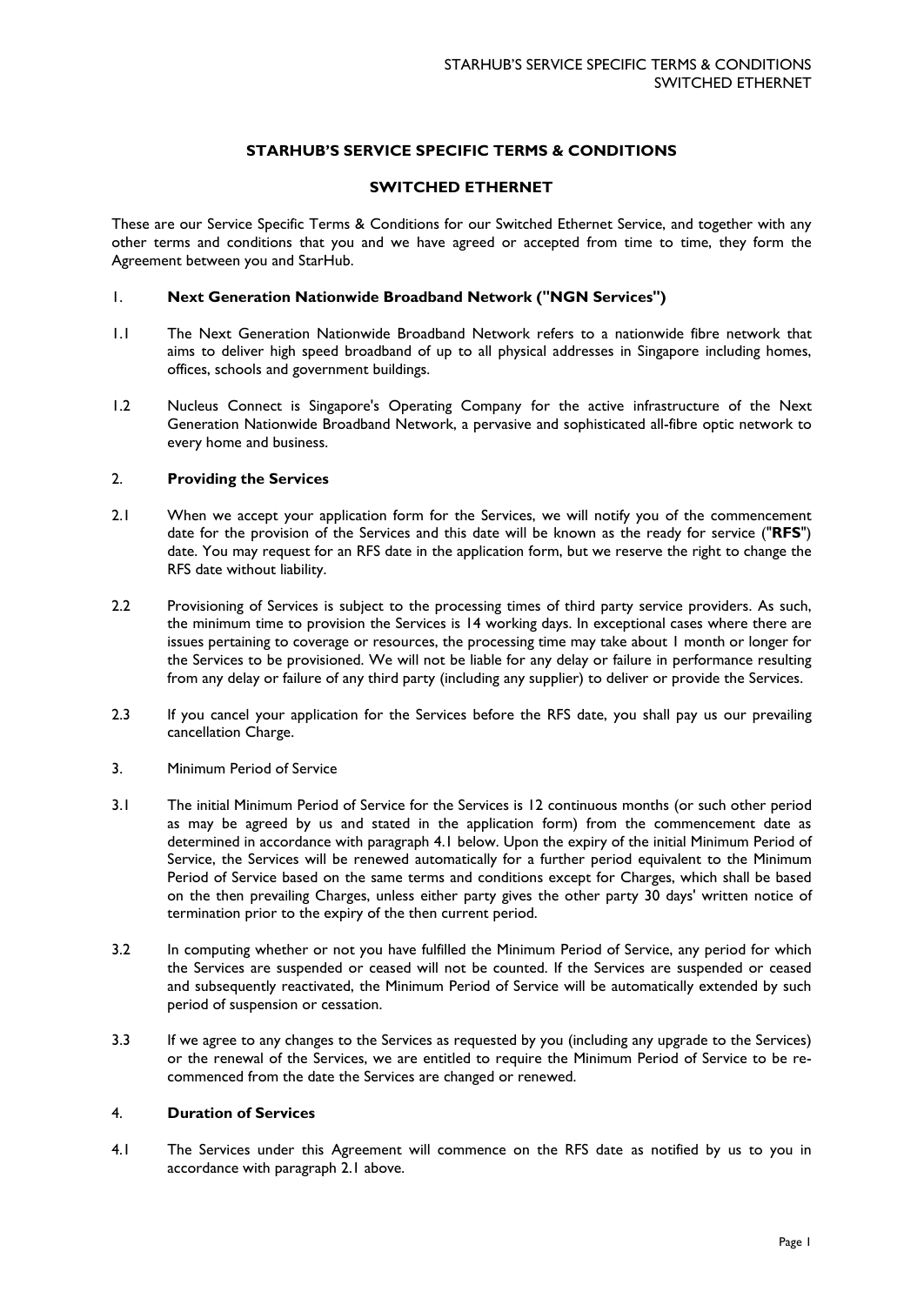4.2 This Agreement will continue until terminated according to the provisions of this Agreement.

### 5. **Transfer Speed**

5.1 We do not warrant or give any guarantee on data transfer speed or any other aspect of the Services. To the fullest extent allowed by the law, we do not give any assurances, guarantees, or warranties, either express or implied, in relation to the Services.

## 6. **Equipment**

- 6.1 If we place Equipment on your premises, you will have to provide suitable space and conditions for the Equipment including any necessary electrical power supply.
- 6.2 You will be responsible for the safe use of the Equipment.
- 6.3 Equipment that is rented or borrowed from us will always remain our property. You must keep the Equipment in good condition and you shall not move, remove, modify or interfere with it in any way (or permit such movement, removal, modification or interference) without our prior written consent.

# 7. **Additional Charges**

- 7.1 There will be additional Charges for:
	- 7.1.1 provision of the Services, installation of and/or Service support for the Equipment outside our normal scope of work. These include:
		- 7.1.1.1 Services requested by you that are provided at a greater cost than what we would normally incur because of the materials used, the manner of installation or the nature of the Service Address. In these cases, we will notify you of the additional Charges before the installation starts;
		- 7.1.1.2 work or the Services is/are performed outside our normal working hours; and
		- 7.1.1.3 work or the Services required because of your or any third party's action, fault or negligence or because of any fault or problem associated with any other telecommunication system which you or other Service Providers control; and
	- 7.1.2 our work done in response to your complaint of a fault in the Services if the work reveals no such fault. Please [click here](https://www.starhub.com/content/dam/starhub/2015/business/support/network-hosting/term-conditions/field-engineer-charges.pdf) for more information about the Charges.

### 8. **Customer Service Warranty**

- 8.1 Not all Services are provisioned with Customer Service Warranty. If you accept any of the Services which expressly provide for a Customer Service Warranty, if the Services fail or if we fail to meet an agreed delivery date for starting the Services, you agree that the compensation provided under the warranty represents a reasonable pre-estimate of all your losses. We have no further liability to you for the failure.
- 8.2 Your rights to claim compensation from us shall solely be as set out in the applicable Customer Service Warranty and you agree to any limits on such compensation as set out in the applicable Customer Service Warranty.

### 9. **Additions, Changes & Cancellations**

9.1 Applications for additional Services or request for changes to be made to existing Services must be given to us in writing. Charges may be imposed for additions, changes and cancellations.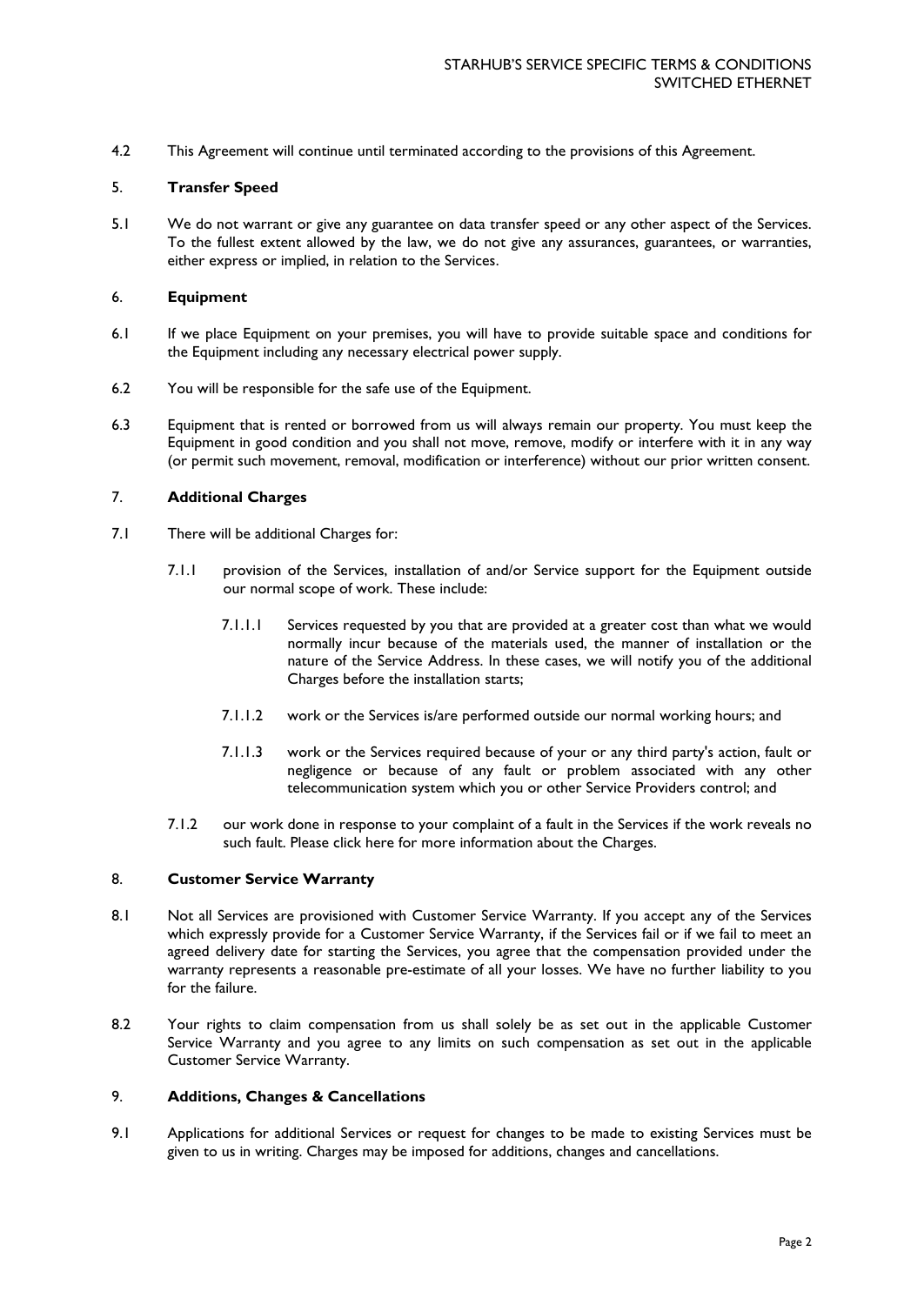- 9.2 If you cancel your application for the Services before the RFS date, you shall pay us the Charges specified in paragraph 2.3 above.
- 9.3 In addition to the cancellation Charge in paragraph 2.3 above, if you cancel the NGN Services before the RFS date (whether or not engineering works have commenced for the provision of the NGN Services), then you must pay us 100% of our prevailing one-time installation Charges of the Services, regardless of whether or not such installation Charges were waived or discounted.
- 9.4 If you cancel the Services after the RFS date, and any time within the Minimum Period of Services, you shall be liable to pay us the Early Termination Charges.

### 10. **Relocation**

- 10.1 Any relocation of any part of the NGN Services will be considered a termination of the entire NGN Services, and Early Termination Charges shall be payable by you if the relocation occurs during the Minimum Period of Service.
- 10.2 If we relocate any Services provided via StarHub fiber, you must pay us our prevailing relocation Charges.

### 11. **Ending and Suspending the Services**

- 11.1 In addition to the rights either party may have against the other party under this Agreement for any antecedent breach of this Agreement and subject to the provisions of this paragraph 11, this Agreement or the Services hereunder may be terminated by either party giving 30 days' written notice to the other party.
- 11.2 If you give us notice to terminate the Services during the applicable Minimum Period of Services, you must immediately pay us the Early Termination Charges.
- 11.3 If the Services or this Agreement are/is terminated pursuant to paragraph 11.4 or 11.5 below, you will compensate us for any damages or losses we may suffer because of the termination. In addition, if such termination occurs during the applicable Minimum Period of Services, you have to pay us the sums referred to in paragraph 11.2 above.
- 11.4 In the event of any of the following:
	- 11.4.1 you breach any of the terms and conditions of this Agreement or any other agreement you have with us;
	- 11.4.2 you become or are likely to become bankrupt or insolvent, or die;
	- 11.4.3 you make any arrangement or composition with or assignment for the benefit of your creditors or go into either voluntary or compulsory liquidation or a receiver, trustee, judicial manager or administrator is appointed over any of your assets;
	- 11.4.4 the equivalent of any of the events referred to in paragraphs 11.4.2 and 11.4.3 above under the laws of any relevant jurisdiction occurs to you;
	- 11.4.5 you provide incorrect, false, inaccurate or incomplete information to us;
	- 11.4.6 the requirements of any relevant regulatory authority result in us having to stop providing the Services or to provide the Services in a manner which is unacceptable to us;
	- 11.4.7 we believe you are likely to create imminent harm (such as interruption, disruption, congestion, signal leakage and any Unauthorised Act) to our Network or any third party's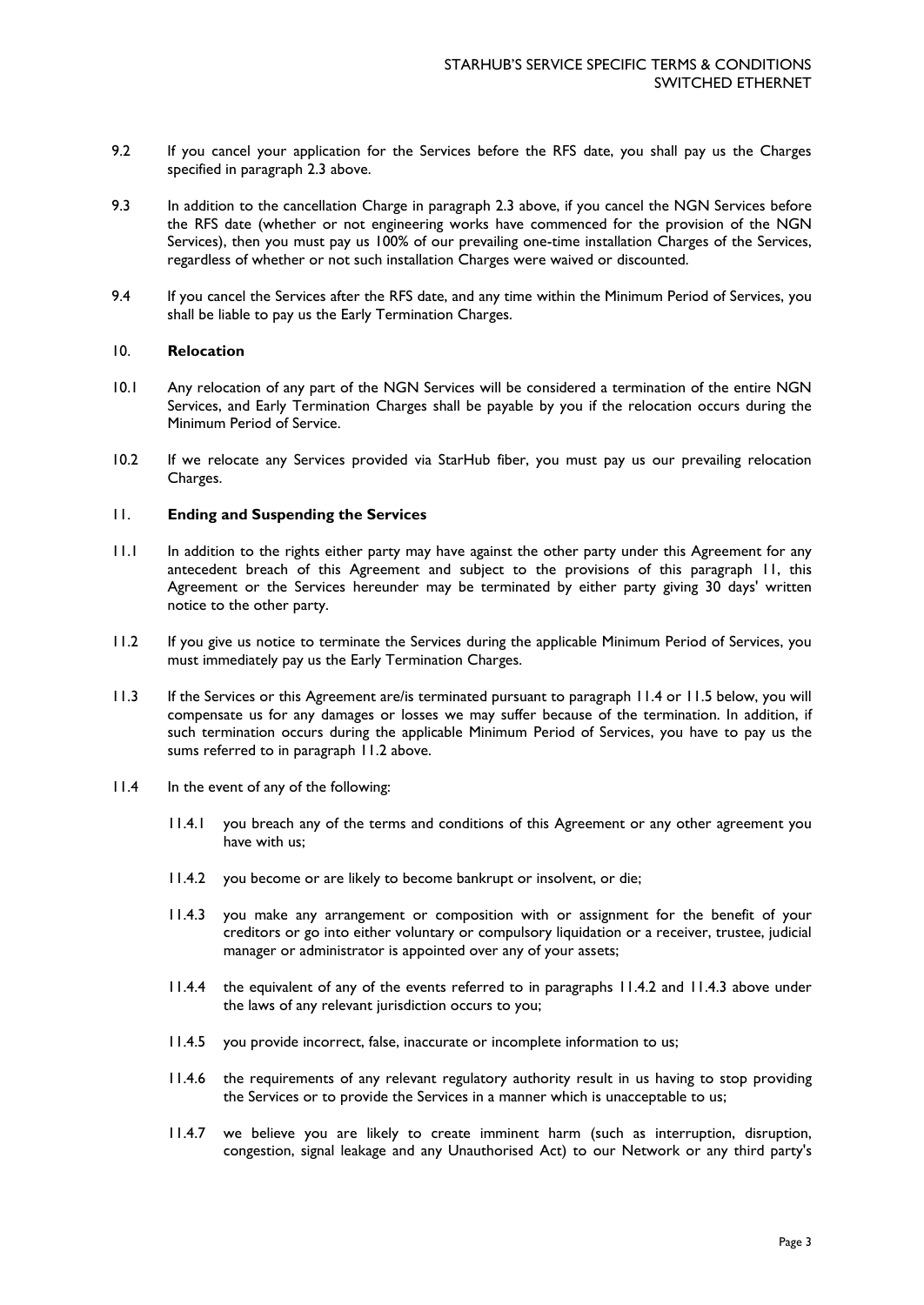networks or systems or our provision of the Services, or defraud us, or are likely to create imminent harm or harass or are abusive to our personnel; or

11.4.8 for any reason beyond our control (including loss of any licence, way-leave or easement, requirements of any governmental or regulatory authority or orders by the court and cessation or failure to deliver by a third party supplier) we are unable to provide the Services,

we may suspend or terminate all or any part of the Services or terminate this Agreement with 7 working days' notice (for paragraphs 11.4.1 and 11.4.5 above) or with immediate effect (for paragraphs 11.4.2, 11.4.3, 11.4.4, 11.4.6, 11.4.7 and 11.4.8 above) in each case without compensation to you and without prejudice to our rights to damages for any antecedent breach by you of this Agreement. You may immediately contact our business helpdesk or our account manager to tell us why such suspension or termination should not occur. We will consider each case and where we deem appropriate, will not proceed with the suspension or termination of such account or take any other appropriate action where necessary.

- 11.5 If we suspect that you are using or allowing the Services to be used for fraud, misconduct or any other illegal or improper purpose, we will refer this to the relevant authorities and comply with directions or guidelines issued by them, without notice or reference to you.
- 11.6 If and when you make good any breach or default, we may restore any suspended Services after you have paid for any reinstallation, restoration or re-connection Charges and reimbursed us for our reasonable costs in suspending the Services.
- 11.7 If the Services are terminated:
	- 11.7.1 all sums due, accruing due or payable to us in respect of the Services and if applicable, the Equipment, up to the date of termination (including late payment Charges) will, upon the termination, become immediately due and payable to us. There will be no refund of any Charges paid to us for any equipment (including the Equipment) purchased from us; and
	- 11.7.2 you must immediately return to us all Equipment which we may have leased or rented to you in respect of the Services, in good condition. We will be entitled to charge you (i) all costs incurred in repossessing or acquiring replacement for any such Equipment which you have failed to return to us; and/or (ii) at our standard prescribed rates for acquiring a replacement for any Equipment which is returned to us in a damaged or defective condition.
- 11.8 In addition to paragraph 11.6 above, we reserve the right to charge you our prevailing reactivation Charges for restoring any suspended Services. Restoration of any Services is subject to our absolute discretion.
- 11.9 The termination of this Agreement will not affect any accrued rights or remedies of either party against the other party.

## 12. **Other Legal Matters**

# 12.1 **Changes to this Agreement**

12.1.1 We may from time to time change any of these Terms & Conditions and/or any other applicable terms and conditions for the Services you subscribe for. We may also from time to time withdraw, suspend, or change any of the Services. We will try, where we reasonably can, to give you advance notice of such changes, and we will notify you of such changes in writing or via our website, or such other form as we may decide. The display of the revised terms and conditions on our website will constitute notice of the changes and your continued use of the Services will be taken as acceptance thereof.